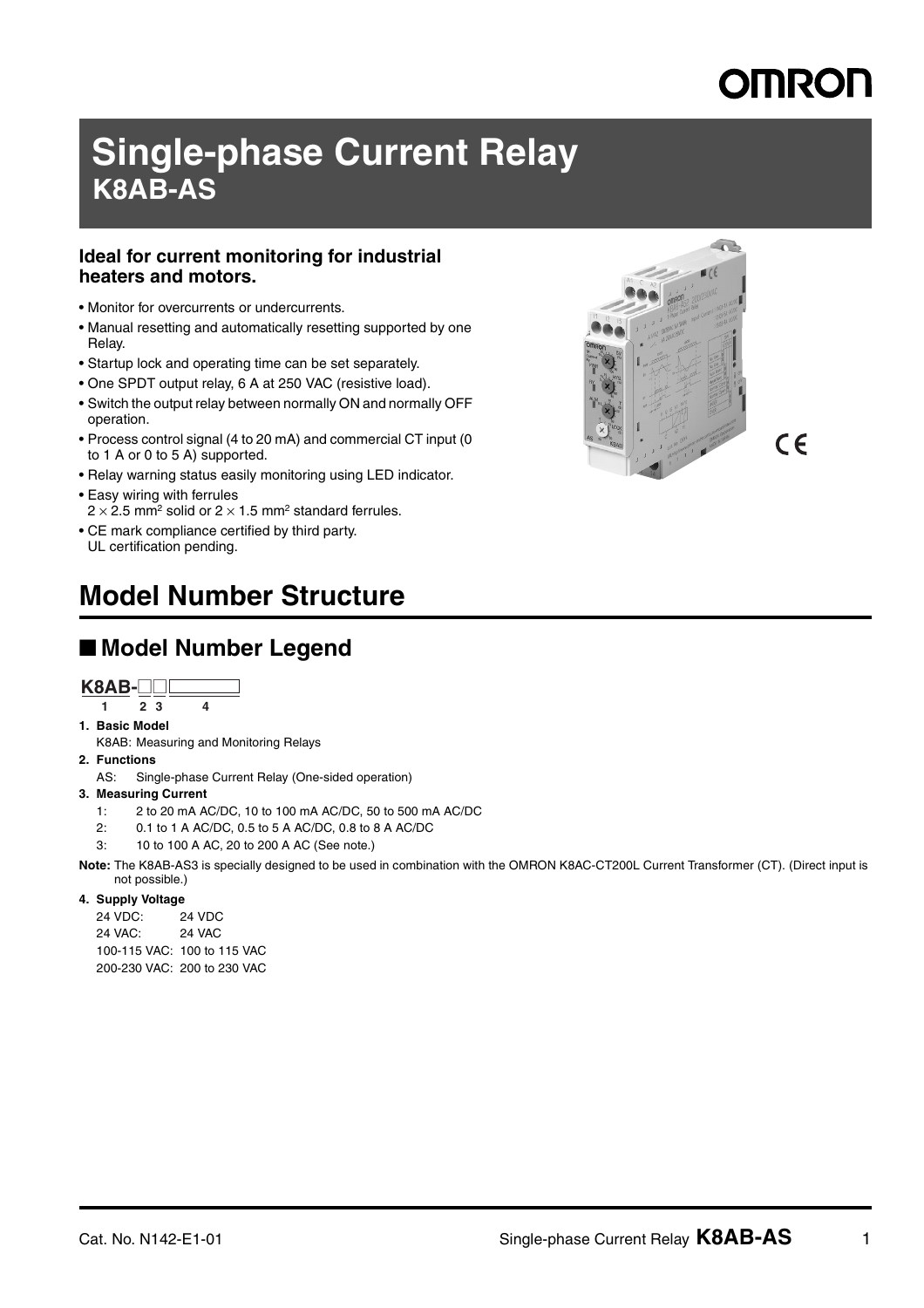## **Ordering Information**

### ■ **List of Models**

| Single-phase Current Relay | <b>Measuring current</b>                                       | Supply voltage | <b>Model</b>           |
|----------------------------|----------------------------------------------------------------|----------------|------------------------|
| $1$ (E<br><b>ANGEL</b>     | 2 to 20 mA AC/DC,<br>10 to 100 mA AC/DC,<br>50 to 500 mA AC/DC | 24 VDC         | <b>K8AB-AS1 24 VDC</b> |
|                            |                                                                | 24 VAC         | K8AB-AS1 24 VAC        |
|                            |                                                                | 100-115 VAC    | K8AB-AS1 100-115 VAC   |
|                            |                                                                | 200-230 VAC    | K8AB-AS1 200-230 VAC   |
|                            | $0.1$ to 1 A AC/DC,<br>0.5 to 5 A AC/DC,<br>$0.8$ to 8 A AC/DC | <b>24 VDC</b>  | <b>K8AB-AS2 24 VDC</b> |
|                            |                                                                | <b>24 VAC</b>  | K8AB-AS2 24 VAC        |
|                            |                                                                | 100-115 VAC    | K8AB-AS2 100-115 VAC   |
|                            |                                                                | 200-230 VAC    | K8AB-AS2 200-230 VAC   |
|                            | 10 to 100 A AC.<br>20 to 200 A AC<br>(See note.)               | <b>24 VDC</b>  | <b>K8AB-AS3 24 VDC</b> |
|                            |                                                                | <b>24 VAC</b>  | K8AB-AS3 24 VAC        |
|                            |                                                                | 100-115 VAC    | K8AB-AS3 100-115 VAC   |
|                            |                                                                | 200-230 VAC    | K8AB-AS3 200-230 VAC   |

**Note:** The K8AB-AS3 is designed to be used in combination with the OMRON K8AC-CT200L Current Transformer (CT). (Direct input is not possible.)

## ■ **Accessory (Order Separately)**

### **OMRON CT**

| <b>Current Transformer</b> | Input range                       | <b>Applicable Relay</b> | <b>Model</b> |
|----------------------------|-----------------------------------|-------------------------|--------------|
| <b>Oחפקורו</b><br>9<br>′ື  | 10 to 100 A AC,<br>20 to 200 A AC | K8AB-AS3                | K8AC-CT200L  |

#### **Other CTs**

| <b>CT</b> current on<br>secondary side | <b>Applicable Relay</b> |
|----------------------------------------|-------------------------|
| 0 to 1 A AC.<br>0 to 5 A AC            | K8AB-AS2                |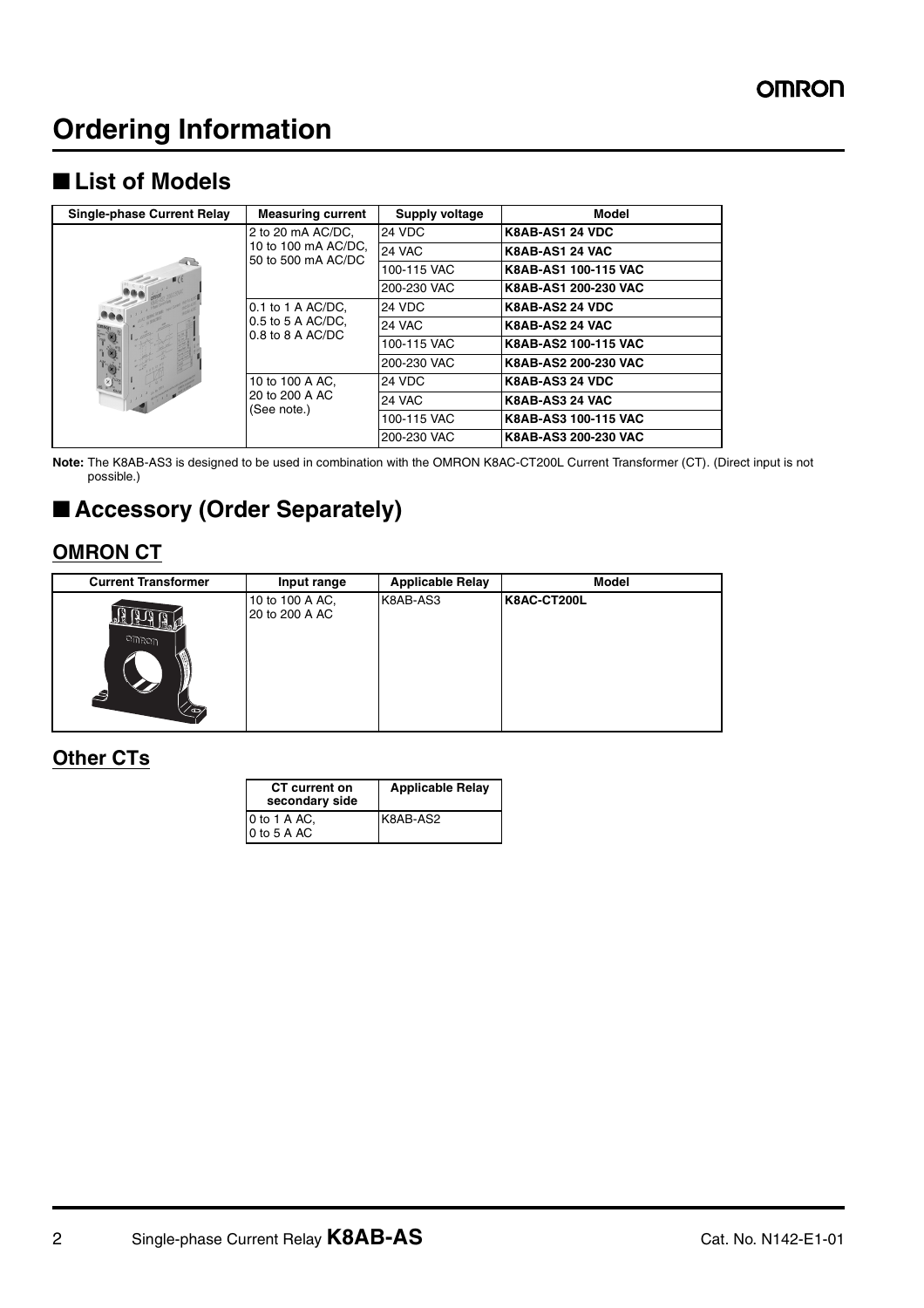## **Ratings and Specifications**

## ■ **Ratings**

|                                                         | Operating power Non-isolated power supply | 24 VDC (1 W)                                                                                                                          |  |  |
|---------------------------------------------------------|-------------------------------------------|---------------------------------------------------------------------------------------------------------------------------------------|--|--|
|                                                         | Isolated power supply                     | 24 VAC (3 VA), 100 to 115 VAC (4 VA), 200 to 230 VAC (5 VA)                                                                           |  |  |
| Operate (SV)<br><b>Operating value setting</b><br>range |                                           | 10% to 100% of maximum rated input value                                                                                              |  |  |
|                                                         | <b>Operating value</b>                    | 100% operation at set value                                                                                                           |  |  |
| Reset (HYS.)                                            | <b>Hysteresis</b>                         | 5% to 50% of operating value                                                                                                          |  |  |
|                                                         | <b>Resetting method</b>                   | Manual reset/automatic reset (switchable)                                                                                             |  |  |
|                                                         |                                           | Manual reset: Turn OFF operating power for 1 s or longer.                                                                             |  |  |
| Operating time (T)                                      |                                           | 0.1 to 30 s (Value when input rapidly changes from 0% to 120%.)                                                                       |  |  |
| Operating power ON lock (LOCK)                          |                                           | 0 to 30 s (Value when input rapidly changes from 0% to 120%; lock timer starts when input<br>reaches approximately 30% of set value.) |  |  |
| <b>Setting accuracy</b>                                 |                                           | $±10\%$ of full scale                                                                                                                 |  |  |
| Time error                                              |                                           | ±10% of set value (Minimum error: 50 ms)                                                                                              |  |  |
| Input frequency                                         | K8AB-AS1/AS2                              | DC input, 45 to 65 Hz                                                                                                                 |  |  |
|                                                         | K8AB-AS3                                  | 45 to 65 Hz                                                                                                                           |  |  |
| <b>Continuous</b>                                       | K8AB-AS1/AS2                              | Continuous input: 115% of maximum input, 10 s max.: 125% of maximum input                                                             |  |  |
| input                                                   | K8AB-AS3                                  | Continuous input: 240 A, 30 s max.: 400 A, 1 s max.: 1,200 A                                                                          |  |  |
| Input impedance                                         |                                           | $5 \Omega$ max.                                                                                                                       |  |  |
| <b>Indicators</b>                                       |                                           | Power (PWR): Green LED, Relay output (RY): Yellow LED, Alarm outputs (ALM): Red LED                                                   |  |  |
| <b>Output relays</b>                                    |                                           | One SPDT relay (6 A at 250 VAC, resistive load)                                                                                       |  |  |

## ■ **Specifications**

|                                                                 | Ambient operating temperature<br>$-20$ to 60 $\degree$ C (with no condensation or icing) |                                                                                                                                                                                                      |  |  |
|-----------------------------------------------------------------|------------------------------------------------------------------------------------------|------------------------------------------------------------------------------------------------------------------------------------------------------------------------------------------------------|--|--|
| Storage temperature                                             |                                                                                          | $-40$ to 70 $\degree$ C (with no condensation or icing)                                                                                                                                              |  |  |
| <b>Ambient operating humidity</b>                               |                                                                                          | 25% to 85%                                                                                                                                                                                           |  |  |
| <b>Storage humidity</b>                                         |                                                                                          | 25% to 85%                                                                                                                                                                                           |  |  |
| <b>Altitude</b>                                                 |                                                                                          | 2.000 m max.                                                                                                                                                                                         |  |  |
| <b>Operating voltage range</b>                                  |                                                                                          | 85% to 110% of rated operating voltage                                                                                                                                                               |  |  |
| Rated power supply frequency                                    |                                                                                          | 50/60 Hz $\pm$ 5 Hz (AC power supply)                                                                                                                                                                |  |  |
| Output relays<br><b>Resistive load</b><br><b>Inductive load</b> |                                                                                          | 6 A at 250 VAC ( $\cos \phi = 1$ )<br>6 A at 30 VDC (L/R = $0$ ms)                                                                                                                                   |  |  |
|                                                                 |                                                                                          | 1 A at 250 VAC ( $\cos \phi = 0.4$ )<br>1 A at 30 VDC (L/R = 7 ms)                                                                                                                                   |  |  |
|                                                                 | <b>Minimum load</b>                                                                      | 10 mA at 5 VDC                                                                                                                                                                                       |  |  |
|                                                                 | Maximum contact voltage                                                                  | <b>250 VAC</b>                                                                                                                                                                                       |  |  |
|                                                                 | <b>Maximum contact current</b>                                                           | 6 A AC                                                                                                                                                                                               |  |  |
|                                                                 | <b>Maximum switching</b><br>capacity                                                     | 1.500 VA                                                                                                                                                                                             |  |  |
|                                                                 | <b>Mechanical life</b>                                                                   | 10,000,000 operations                                                                                                                                                                                |  |  |
|                                                                 | <b>Electrical life</b>                                                                   | Make: 50,000 times, Break: 30,000 times                                                                                                                                                              |  |  |
|                                                                 | Terminal screw tightening torque                                                         | 1.2 N·m                                                                                                                                                                                              |  |  |
| <b>Crimp terminals</b>                                          |                                                                                          | Two solid wires of 2.5 mm <sup>2</sup> , two crimp terminals of 1.5 mm <sup>2</sup> with insulation sleeves, can be<br>tightened together                                                            |  |  |
| <b>Insulation resistance</b>                                    |                                                                                          | 20 $M\Omega$ (at 500 V) between charged terminals and exposed uncharged parts<br>20 M $\Omega$ (at 500 V) between any charged terminals (i.e., between input, output, and power supply<br>terminals) |  |  |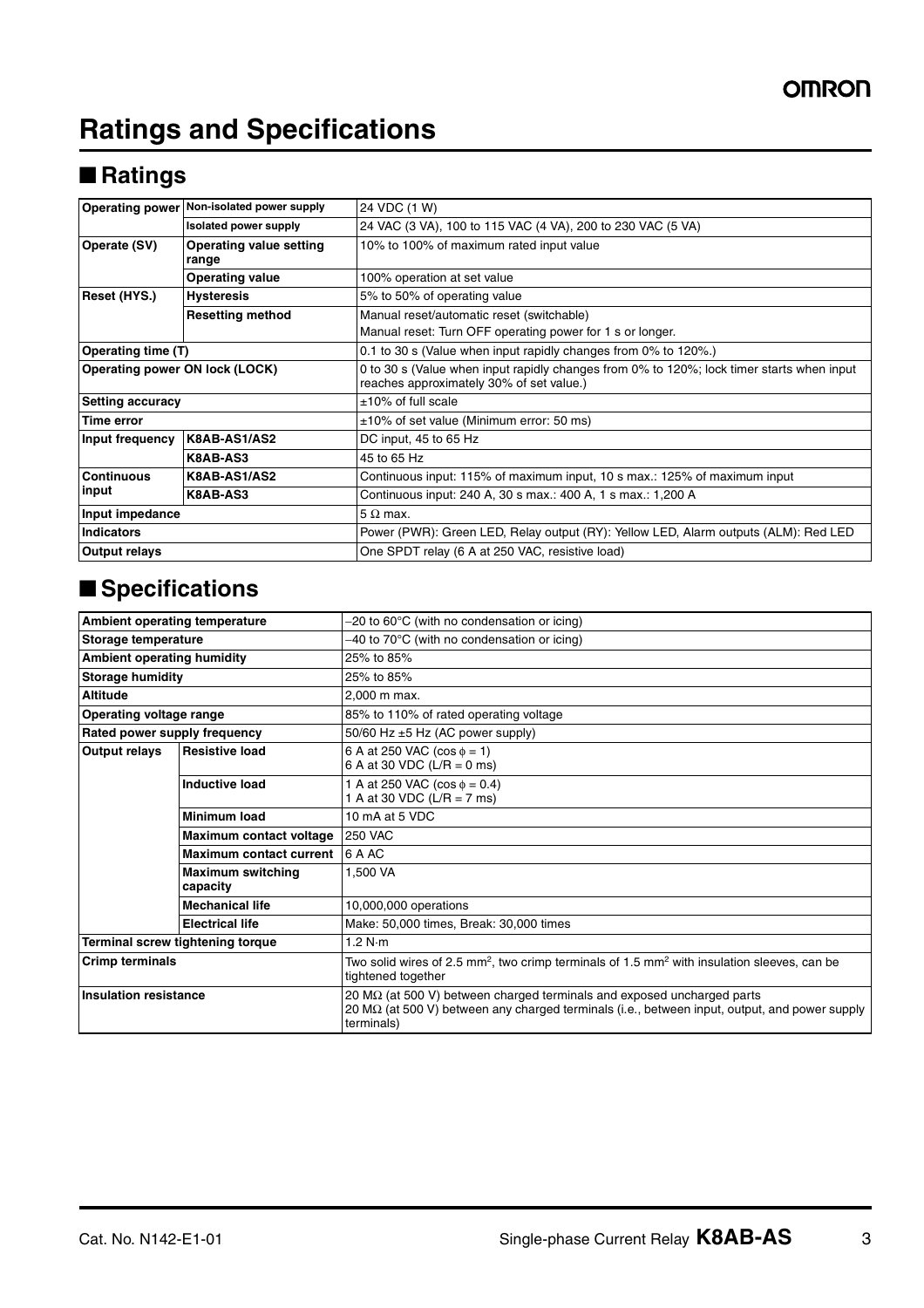### **OMRON**

| Degree of protection         | Terminal section: IP20, Rear case: IP40                                                                                                                                                                                                                                                                                                                                                                                                                                                                                                                                                                                                                                                                                                                                                                                       |  |  |
|------------------------------|-------------------------------------------------------------------------------------------------------------------------------------------------------------------------------------------------------------------------------------------------------------------------------------------------------------------------------------------------------------------------------------------------------------------------------------------------------------------------------------------------------------------------------------------------------------------------------------------------------------------------------------------------------------------------------------------------------------------------------------------------------------------------------------------------------------------------------|--|--|
| Case color                   | Munsell 5Y8/1 (ivory)                                                                                                                                                                                                                                                                                                                                                                                                                                                                                                                                                                                                                                                                                                                                                                                                         |  |  |
| <b>Case material</b>         | ABS resin (self-extinguishing resin) UL94-V0                                                                                                                                                                                                                                                                                                                                                                                                                                                                                                                                                                                                                                                                                                                                                                                  |  |  |
| Weight                       | 200 <sub>g</sub>                                                                                                                                                                                                                                                                                                                                                                                                                                                                                                                                                                                                                                                                                                                                                                                                              |  |  |
| <b>Mounting</b>              | Mounted to DIN Track or via M4 screws                                                                                                                                                                                                                                                                                                                                                                                                                                                                                                                                                                                                                                                                                                                                                                                         |  |  |
| <b>Dimensions</b>            | 22.5 (W) $\times$ 90 (H) $\times$ 100 (D) mm                                                                                                                                                                                                                                                                                                                                                                                                                                                                                                                                                                                                                                                                                                                                                                                  |  |  |
| Installation environment     | Overvoltage Category III, Pollution Degree 2                                                                                                                                                                                                                                                                                                                                                                                                                                                                                                                                                                                                                                                                                                                                                                                  |  |  |
| <b>Application standards</b> | EN60255-5/-6                                                                                                                                                                                                                                                                                                                                                                                                                                                                                                                                                                                                                                                                                                                                                                                                                  |  |  |
| <b>Safety standards</b>      | EN60664-1                                                                                                                                                                                                                                                                                                                                                                                                                                                                                                                                                                                                                                                                                                                                                                                                                     |  |  |
| <b>EMC</b>                   | EMI: EN61326 Industrial applications<br>Electromagnetic interference wave<br>CISPR11 Group 1, Class A: CISPR16-1/-2<br>Terminal interference wave voltage<br>CISPR11 Group 1, Class A: CISPR16-1/-2<br>EMS: EN61326 Industrial applications<br>Electrostatic discharge EN61000-4-2: 8 kV (in air)<br>Radiating radio-frequency electromagnetic field EN61000-4-3:<br>10 V/m 1 kHz sine wave amplitude modulation (80 MHz to 1 GHz)<br>Burst EN61000-4-4:<br>1 kV (I/O signal line), 2 kV (power line)<br>1 kV with line (power line),<br>Surge EN61000-4-5:<br>2 kV with ground (power line)<br>Conducted RF EN61000-4-6:<br>3 V (0.15 to 80 MHz)<br>Power frequency magnetic field immunity<br>EN61000-4-8: 30 A/m<br>Voltage dip/short interruptions<br>EN61000-4-11: 0.5 cycle, 0.180° each, polarity 100% (rated voltage) |  |  |

## **Connections**

### ■ **Wiring Diagram**

### **Overcurrent Operation Diagram (Output: Normally Open)**



### **Undercurrent Operation Diagram (Output: Normally Closed)**



### **Measuring Ranges and Connections**

| Model    | <b>Measuring range</b>        | <b>Connection</b>   |  |
|----------|-------------------------------|---------------------|--|
| K8AB-AS1 | 2 to 20 mA AC/DC              | <b>I1-COM</b>       |  |
|          | 10 to 100 mA AC/DC            | <b>I2-COM</b>       |  |
|          | 50 to 500 mA AC/DC            | <b>I3-COM</b>       |  |
| K8AB-AS2 | $0.1$ to 1 A AC/DC            | <b>I1-COM</b>       |  |
|          | 0.5 to 5 A AC/DC              | I <sub>2</sub> -COM |  |
|          | $0.8$ to 8 A AC/DC            | I3-COM              |  |
| K8AB-AS3 | 10 to 100 A AC/DC (See note.) | I2-COM              |  |
|          | 20 to 200 A AC/DC (See note.) | I3-COM              |  |



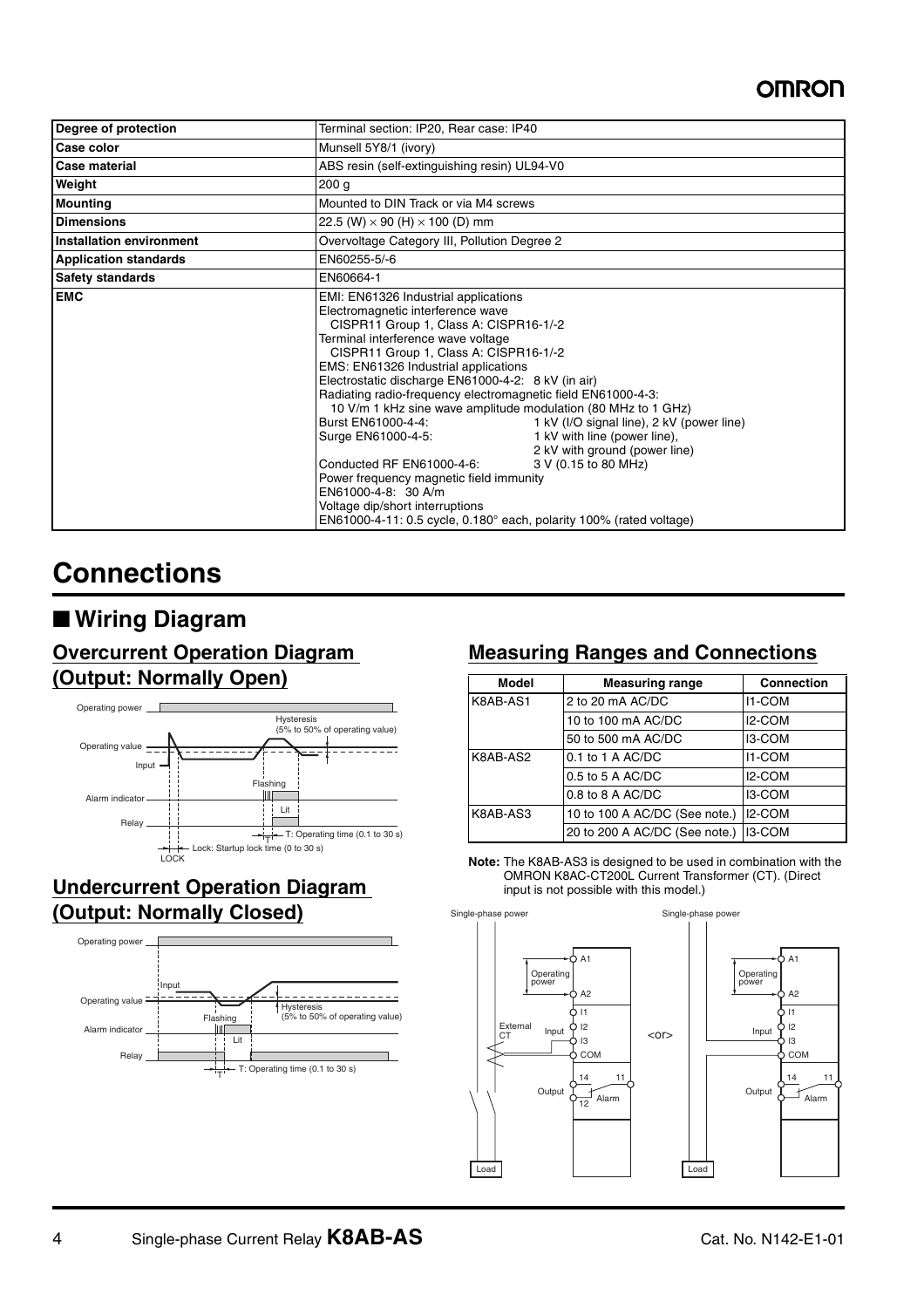## **Nomenclature**



### ■ **Function Selection DIP Switch** DIP Switch Functions



### ■ **Front Indicators**

| ltem                                   | <b>Meaning</b>                                                                                                                                          |
|----------------------------------------|---------------------------------------------------------------------------------------------------------------------------------------------------------|
| Power indicator (PWR:<br>Green)        | Lit when power is being supplied.                                                                                                                       |
| Relay status indicator (RY:<br>Yellow) | Lit when relay is operating.                                                                                                                            |
|                                        | Alarm indicator (ALM: Red)   Lit when there is an overcurrent or<br>undercurrent.                                                                       |
|                                        | The indicator flashes to indicate the<br>error status after the input has<br>exceeded the threshold value while the<br>operating time is being clocked. |

### **Setting Knobs**

| Item                          | Usage                                                                     |
|-------------------------------|---------------------------------------------------------------------------|
| Current knob (SV)             | Used to set the current to 10% to 100%<br>of maximum rated input current. |
| Hysteresis knob (HYS.)        | Used to set the rest value to 5% to 50%<br>of the operating value.        |
| Operating time knob (T)       | Used to set the operating time to 0.1 to<br>$30s$ .                       |
| Startup lock time knob<br>OCK | Used to set the startup lock time to 0 to<br>30 s.                        |

|                                          |                   | <b>Function</b>     |                                  |            |
|------------------------------------------|-------------------|---------------------|----------------------------------|------------|
| SW <sub>1</sub>                          | Not used.         | OFF                 | Not used.                        | OFF        |
|                                          |                   | ON                  |                                  |            |
| SW <sub>2</sub>                          | Resetting         | OFF<br>Manual reset |                                  | <b>OFF</b> |
|                                          | method            | ON                  | Automatic reset                  |            |
| SW <sub>3</sub><br>Relay drive<br>method |                   | <b>OFF</b>          | Normally open<br>(normally OFF)  | <b>OFF</b> |
|                                          |                   | ON                  | Normally closed<br>(normally ON) |            |
| SW <sub>4</sub>                          | Operating<br>mode | OFF                 | Overcurrent<br>monitoring        | OFF        |
|                                          |                   | ON                  | Undercurrent<br>monitoring       |            |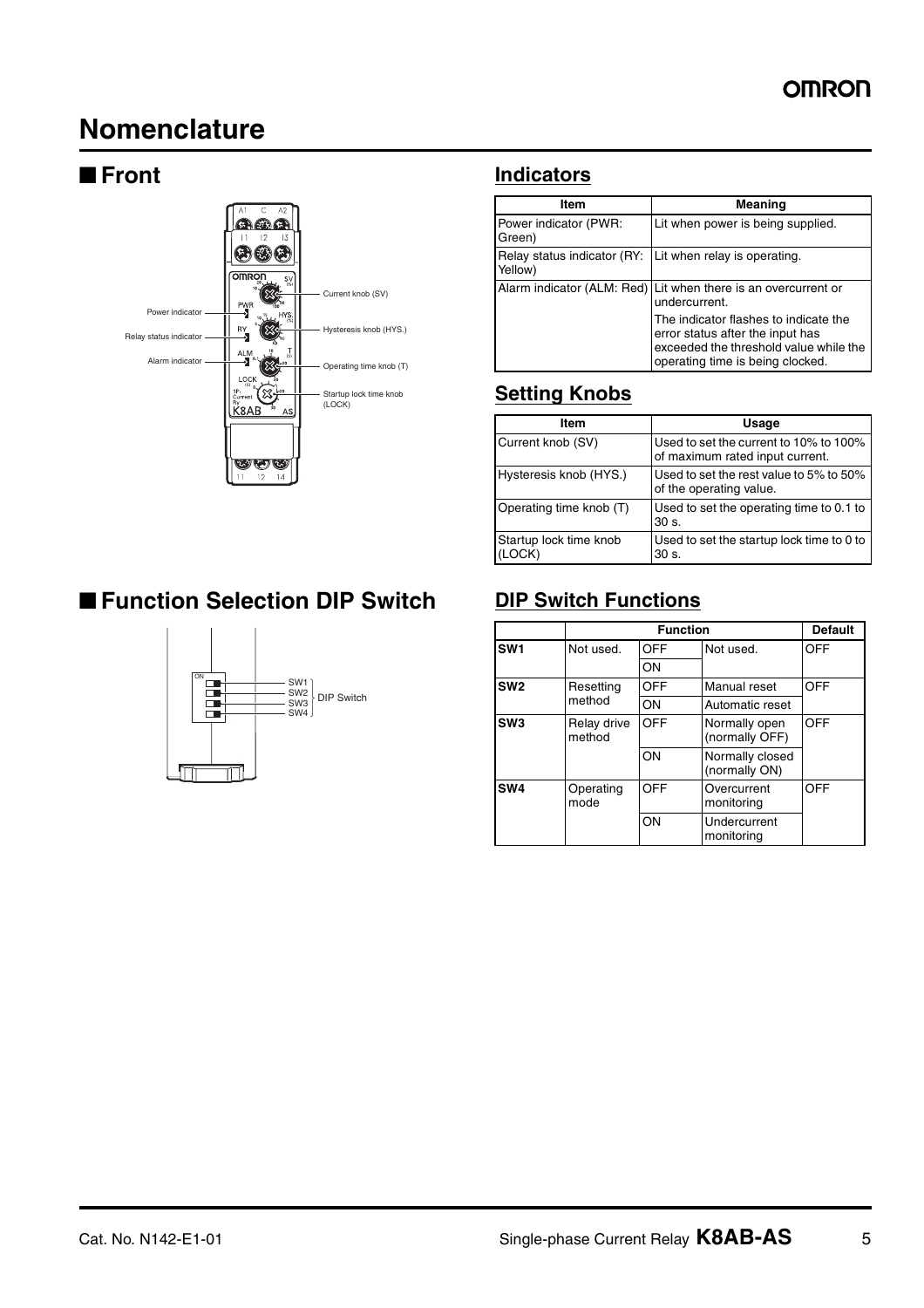### **OMRON**

## **Dimensions**

**K8AB-AS**



10 10

### **OMRON CT**

**K8AC-CT200L**





**Mounting Hole Dimensions**



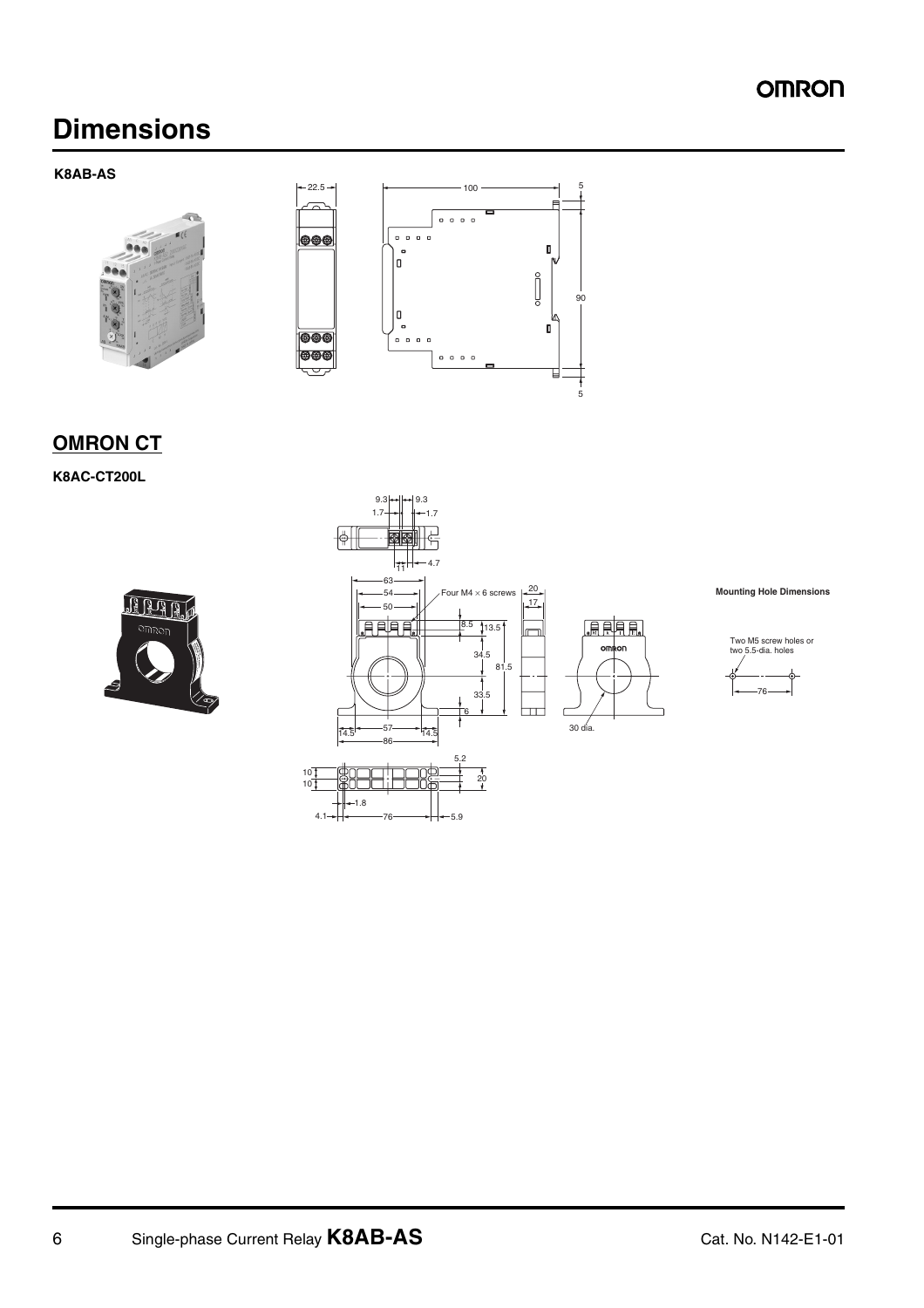## **Safety Precautions**

### ■ **Precautions for Safe Use**

Make sure to follow the instructions below to ensure safety.

- **1.** Do not use or keep this product in the following environments.
	- **•** Outdoors, or places subject to direct sunlight or wearing weather.
	- **•** Places where dust, iron powder, or corrosive gases (in particular, sulfuric or ammonia gas) exist.
	- **•** Places subject to static electricity or inductive noise.
	- **•** Places where water or oil come in contact with the product.
- **2.** Make sure to install this product in the correct direction.
- **3.** There is a remote risk of electric shock. Do not touch terminals while electricity is being supplied.
- **4.** Make sure to thoroughly understand all instructions in the Instructions Manual before handling this product.
- **5.** Make sure to confirm terminal makings and polarity for correct wiring.
- **6.** Tighten terminal screws firmly using the following torque. Recommended torque: 0.54 N·m
- **7.** Operating ambient temperature and humidity for this product must be within the indicated rating when using this product.
- **8.** There is a remote risk of explosion. Do not use this product where flammable or explosive gas exists.
- **9.** Make sure that no weight rests on the product after installation.
- **10.**To enable an operator to turn off this product easily, install switches or circuit breakers that conform to relevant requirements of IEC60947-1 and IEC60947-3, and label them appropriately.
- **11.**For DC input, use a SELV power-supply capable of overcurrent protection. Specifically, a SELV power-supply has a double or reinforced insulation for input and output, and output voltage of 30 Vr.m.s with 42.4 V at peak or DC60V maximum. Recommended power-supply: Model S8VS-06024@. (Omron product)

### ■ **Precautions for Correct Use**

#### **For Proper Use**

- **1.** Do not use the product in the following locations.
	- **•** Places subject to radiant heat from heat generating devices.
	- **•** Places subject to vibrations or physical shocks.
- **2.** Make sure to use setting values appropriate for the controlled object. Failure to do so can cause unintended operation, and may result in accident or corruption of the product.
- **3.** Do not use thinner or similar solvent for cleaning. Use commercial alcohol.
- **4.** When discarding, properly dispose of the product as industrial waste.
- **5.** Only use this product within a board whose structure allows no possibility for fire to escape.

#### **About Installation**

- **1.** When wiring, use only recommended crimp terminals.
- **2.** Do not block areas around the product for proper dissipation of heat. (If you do not secure space for heat dissipation, life cycle of the product will be compromised.)
- **3.** To avoid electrical shocks, make sure that power is not supplied to the product while wiring.
- **4.** To avoid electrical shocks, make sure that power is not supplied to the product when performing DIP switch settings.

#### **Noise Countermeasures**

- **1.** Do not install the product near devices generating strong high frequency waves or surges.
- **2.** When using a noise filter, check the voltage and current and install it as close to the product as possible.
- **3.** In order to prevent inductive noise, wire the lines connected to the product separately from power lines carrying high voltages or currents. Do not wire in parallel with or on the same cable as power lines.

Other measures for reducing noise include running lines along separate ducts and using shield lines.

#### **To avoid faulty operations, malfunctions, or failure, observe the following operating instructions.**

- **1.** When turning on the power, make sure to realize rated voltage within 1 second from the time of first supply of electricity.
- **2.** Make sure to use power supply for operations, inputs, and transformer with the appropriate capacity and rated burden.
- **3.** Maintenance and handling of this product may only be performed by qualified personnel.
- **4.** Distortion ratio of input wave forms must be 30% or less. Use of this product with circuits that have large distortion in wave forms may result in unwanted operations.
- **5.** Using this product for thyristor controls or inverters will result in errors.
- **6.** When setting the volume, adjust the control from the minimum side to the maximum side.